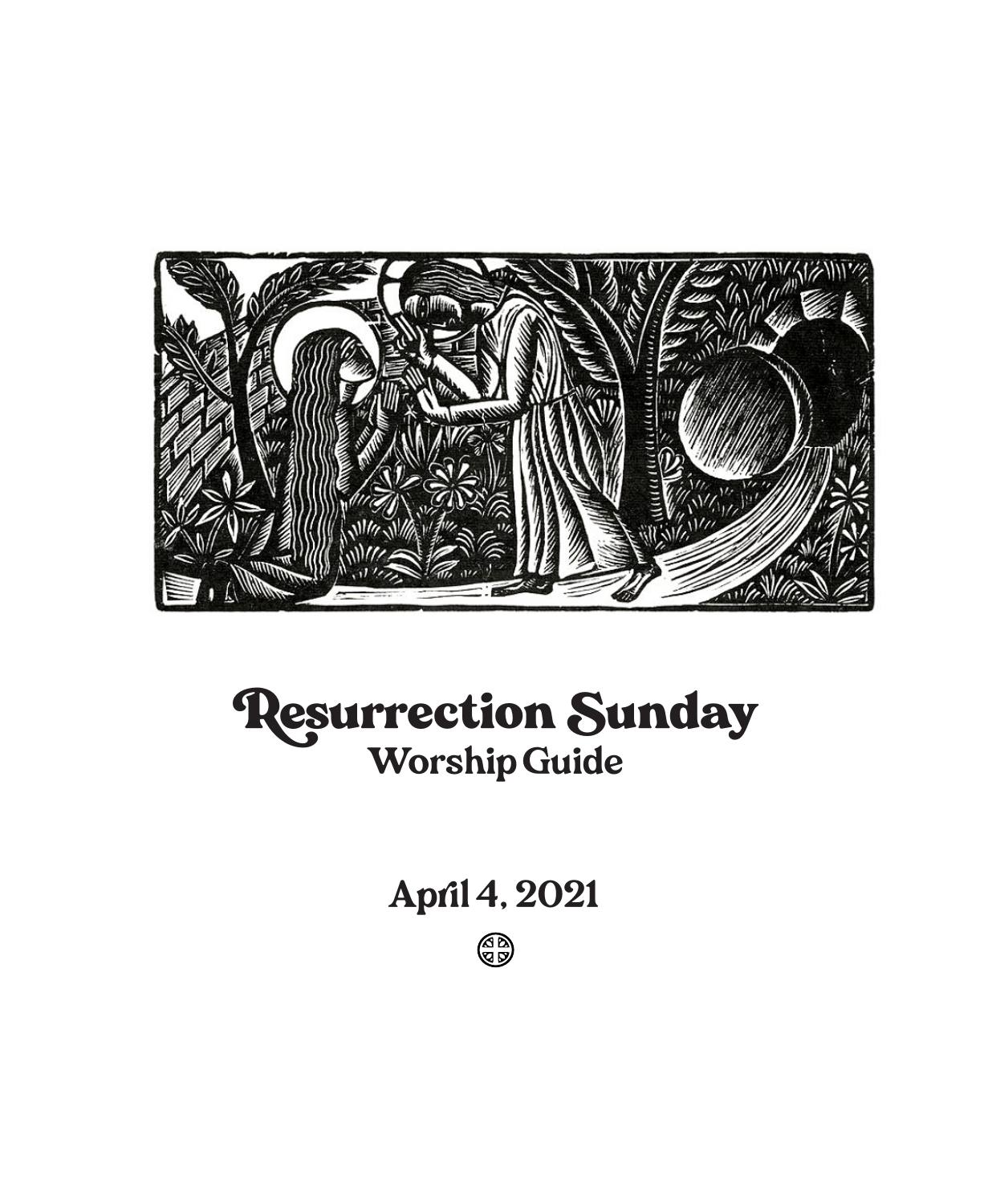# Welcome

When we gather on Sundays, we join as a diverse group– some are exploring Christianity, others are committed followers of Jesus, and still others are seeking to recover a sense of connection they had to God in the past. Wherever you are on the journey, Hope Chapel welcomes you.

# About Us

## **Who is Hope Chapel?**

Hope Chapel is a community of people who believe the Gospel (literally "good news") of Jesus Christ- that we are loved and accepted by God through Jesus' life, death, and resurrection. In a world which is well acquainted with sadness, fear, loneliness, and hatred, we believe this Gospel brings hope and healing, and opens our eyes to see beauty in places of significant brokenness and suffering.

### **What are we about?**

We are seeking to live out, in our words and actions, the teachings of Jesus by working for the spiritual, social, and cultural wellbeing of the university area of Greensboro, and the surrounding neighborhoods. Wherever you are on your spiritual journey– if you are skeptical or mildly curious about Christianity, or if you are a committed follower of Jesus– we are glad you are here.

### **This Morning**

The style of our worship services could be described as informal and eclectic. We seek to incorporate a wide range of musical styles and instruments. Our liturgy includes prayers and readings from Scripture and a wide range of cultures and times. Our preaching team teaches reformed, Biblical, and gospel-centered sermons in a conversational style.

Many of us have significant "church baggage" and a Christian worship service can sometimes surface many questions and wounds related to religion. You should always feel the freedom to participate actively in our worship or to just listen and observe at your discretion. We desire Hope Chapel to be a safe place for you to come and investigate the historic Christian faith.

Children are important to us at Hope Chapel. We currently provide nursery for ages 0-24 months and combined children's discipleship program for kids up to 5th grade.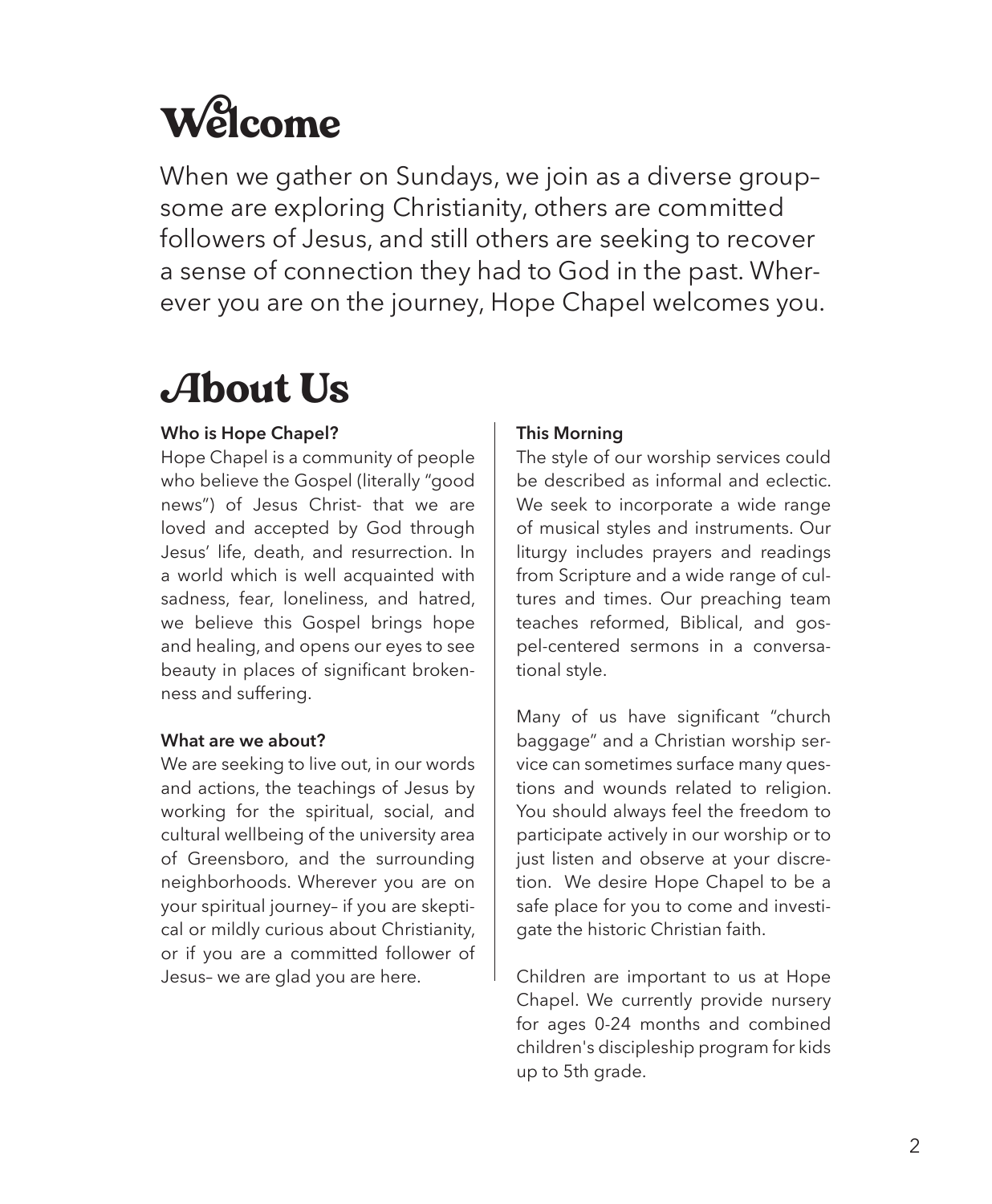# For Reflection

### **Prayer of Preparation**

God, we are witnesses of what Christ has done. Empowered by the Holy Spirit, He went about doing good and healing all who were oppressed; And You, God, were with him in every moment.

He allowed himself the full range of human experience, both of pain and death, and of joy and resurrection. He lived out his true calling here on the earth, His authentic self and Imago Dei, powerfully and fully, with full presence, attention, and intention.

We ask for help as we strive to live in balance, giving proper attention to Lent: to lament, grief, and the realities of trauma, but ultimately, to live as Easter People.

As Easter People, we believe that Christ's work is complete, that all spiritual resources are shared with us, that we partake of the Divine Nature, that healing and wholeness are our birthright, that joy and freedom belong to us, that our true selves are reflections of God, that goodness and mercy follow us our whole lives long, that death is not an end, but a beginning.

Help us, God, to live in the reality of Resurrection, being and behaving in every moment as though the work of sacrifice, of healing, of bringing all things into Oneness is complete, now and forever! Therefore we approach every experience,

 interaction, and moment with gratitude, peace, and joy. Amen.

*(written by Fran Pratt)*

Spring bursts to-day, For Christ is risen and all the earth's at play. Flash forth, thou Sun, The rain is over and gone, its work is done. Winter is past, Sweet Spring is come at last, is come at last. Bud, Fig and Vine, Bud, Olive, fat with fruit and oil and wine. Break forth this morn In roses, thou but yesterday a Thorn. Uplift thy head, O pure white Lily through the Winter dead. Beside your dams Leap and rejoice, you merry-making Lambs. All Herds and Flocks Rejoice, all Beasts of thickets and of rocks. Sing, Creatures, sing, Angels and Men and Birds and everything. All notes of Doves Fill all our world: this is the time of loves.

*An Easter Carol*, Christina Rossetti

The resurrection completes the inauguration of God's kingdom. . . . It is the decisive event demonstrating thet God's kingdom really has been launched on earth as it is in heaven. The message of Easter is that God's new world has been unveiled in Jesus Christ and that you're now invited to belong to it.

– N.T. Wright

Practice resurrection.

-Wendell Berry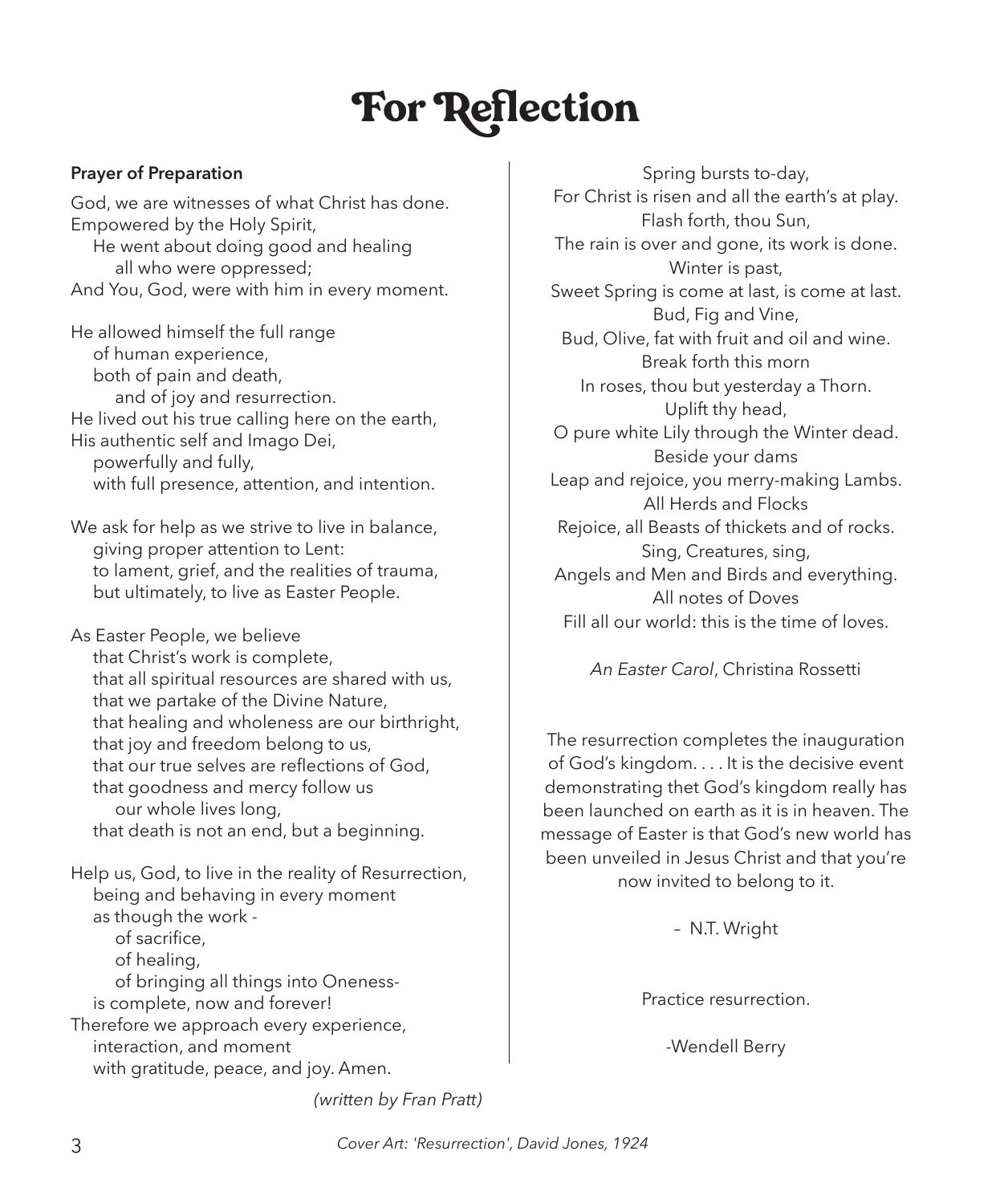# **Easter Sunday** Worship Guide

# Called By God

*What's with the arrows? Throughout the worship guide you will notice arrows pointing up, down, and side-to-side. These are a reminder that our liturgy is a dialogue–it's relational. God speaks, we respond. We extend peace to one another. God provides sustaince to us from his Word and at his Table. This morning, God invites you into this holy "dance".* 

*Known as the Paschal Greeting, the exchange of "Christ is risen" and "He is risen indeed!" is an Easter tradition practiced throughout the world. It's roots are in the conversations among the disciples after Jesus' resurrection (i.e. Luke 24:14-35).* 



## WELCOME & CALL TO WORSHIP // based on I Peter 1:3-5

Leader: Christ, who died, lives again! Alleluia! **All: Alleluia!**

Leader: Praise the God and Father of our Lord Jesus Christ.

**All: He has given us new life and hope. He has raised Jesus from the dead.**

Leader: God has claimed us as his own.

**All: He has brought us out of darkness. He has made us light to the world.**

Leader: Alleluia! Christ is risen. **All: He is risen indeed. Alleluia!**

## SONG OF PRAISE

**Hallelujah to the Risen King** *Michael Van Patter (2021)*

Let us praise the Risen Christ, Who conquerred sin through sacrifice! Death of death and hope of life; Hallelujah to the Risen Christ!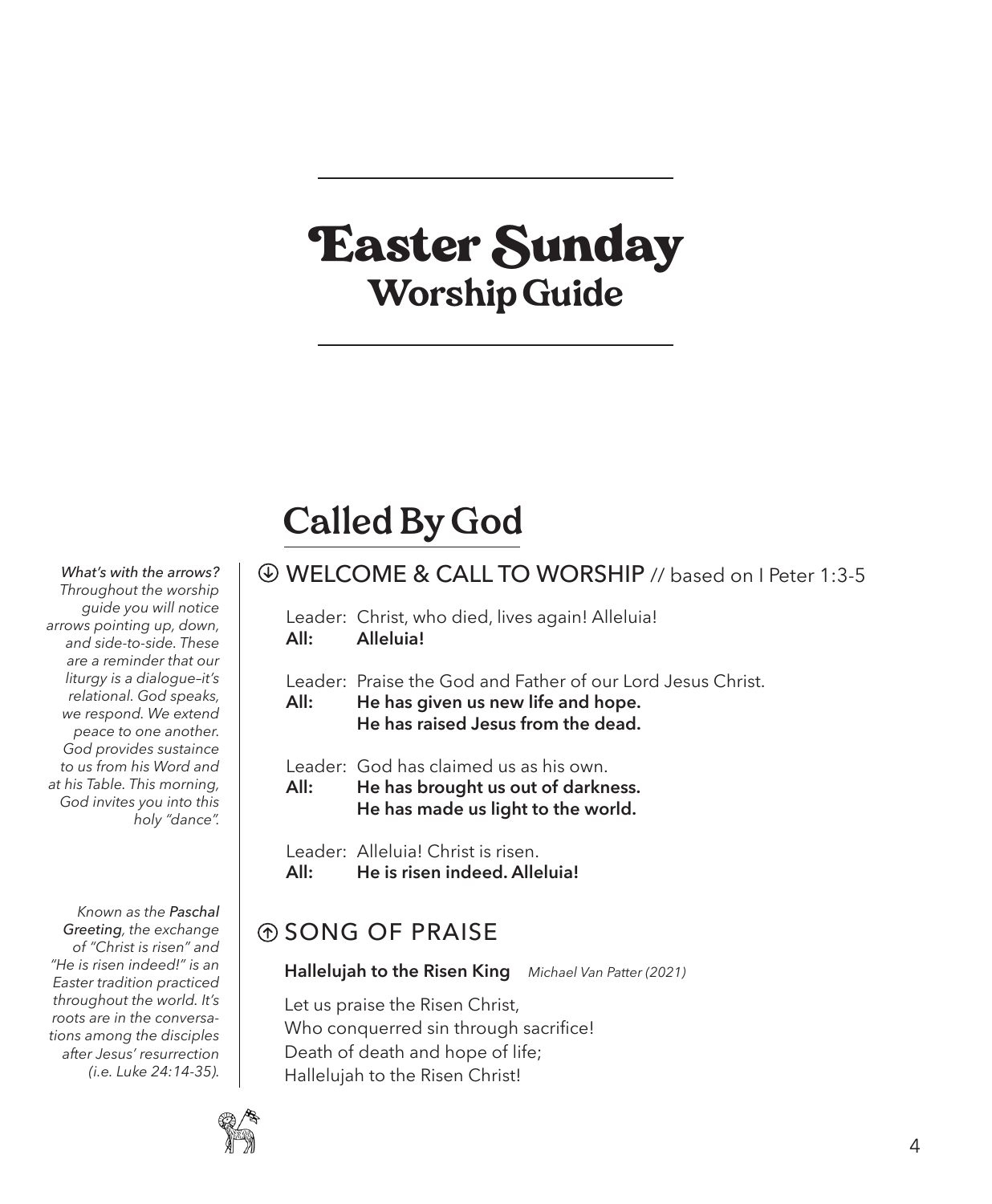### **Christ the Lord Is Risen Today** *Charles Wesley (1739), Lyra Davidica (1708)*

Christ the Lord is risen today, Alleluia! Earth and heaven in chorus say, Alleluia! Raise your joys and triumphs high, Alleluia! Sing, ye heavens, and earth reply, Alleluia!

Love's redeeming work is done, Alleluia! Fought the fight, the battle won, Alleluia! Death in vain forbids him rise, Alleluia! Christ has opened paradise, Alleluia!

Lives again our glorious King, Alleluia! Where, O death, is now thy sting? Alleluia! Once he died our souls to save, Alleluia! Where's thy victory, boasting grave? Alleluia!

Soar we now where Christ has led, Alleluia! Following our exalted Head, Alleluia! Made like him, like him we rise, Alleluia! Ours the cross, the grave, the skies, Alleluia!

# Cleansed By God

## CONFESSION OF SIN

Jesus, on this great day When we celebrate Your victory over death, we humbly confess our sin. We admit that there is nothing we can do to save ourselves. It's only through Your life, death and resurrection That we can be freed from sin's bondage.

We are amazed by Your mercy toward us. We thank You for saving us, freeing us, and making us Your own. Continue Your gracious work in us, That we might be conformed to Your image...

*\*\* time for silent confession \*\**



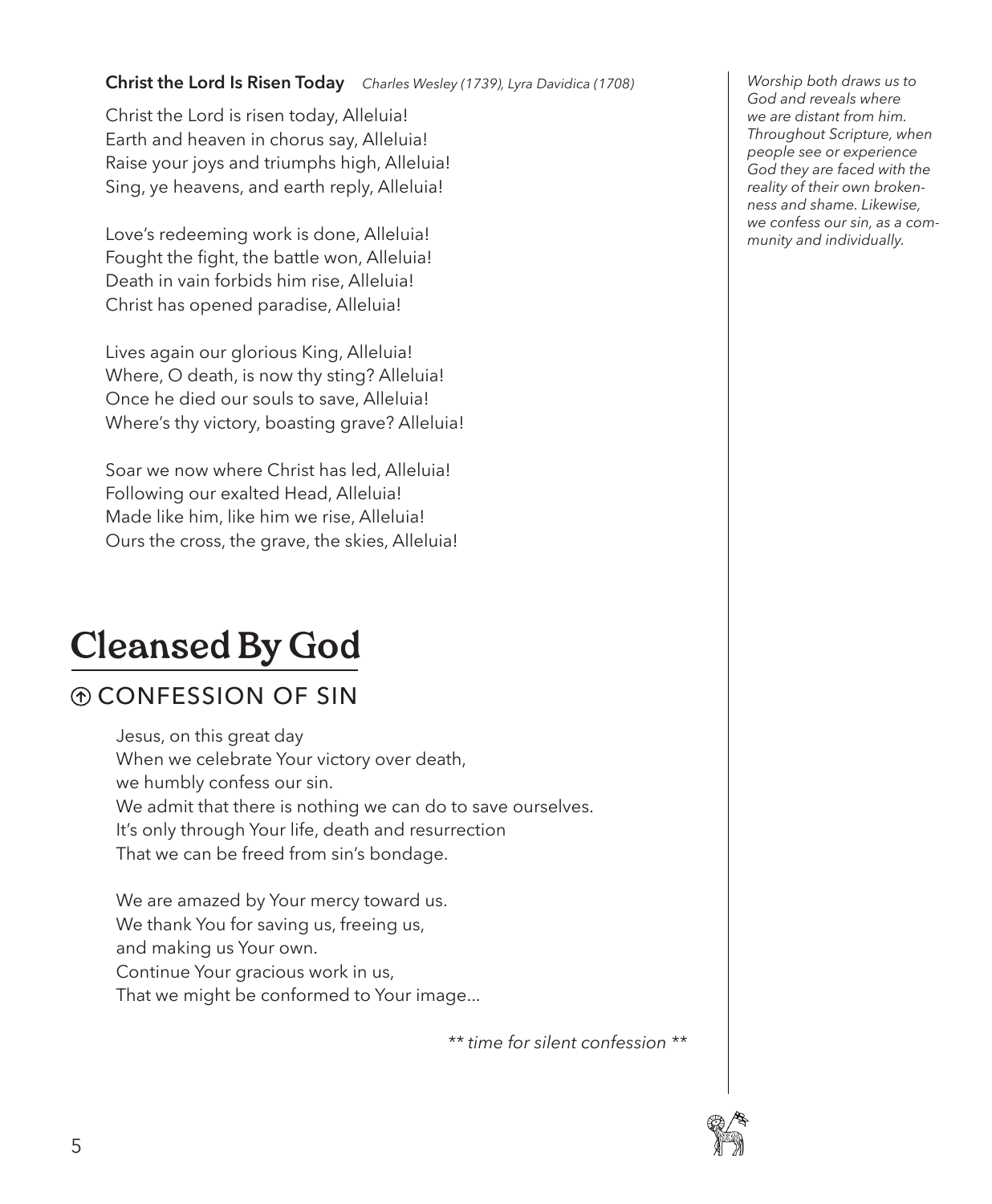*What are the "Words of Forgiveness"? There's a reason we don't call this element "The Forgiveness of Sins." As Protestants, we truly believe that there is only one mediator between God and humankind— Jesus Christ (1 Tim 2:5). Therefore, no pastor or priest can offer God's pardon...this is the work of Christ alone, given freely by and directly from Him! Therefore, we are assured that as we confess our sins and put our faith in Jesus Christ, He indeed does pardon us. Our pastors and leaders in worship merely offer this good news as it is proclaimed in Scripture (see 1 John 1:9).*

*Why is the Greeting put after our Words of Forgiveness? The book of 2 Corinthians reminds us that part of God's goal in reconciling Himself to us was that we might likewise be reconciled with one another. But for healing and wholeness to take place in our relationships (which is what the Greeting enacts as we acknowledge one another in the peace of our Lord), we must first know the healing of our relationship with God through Christ. God's pardon of us sets us free to love and forgive one another without reservation or qualification!*

## WORDS OF FORGIVENESS // based on I Corinthians 15:54-57

- Leader: This is what the Lord says: "Death is swallowed in victory. O death, where is your victory? O death, where is your sting?" For sin is the sting that results in death.
- **All: But thank God! He has given us victory over sin and death through our Lord Jesus Christ.**
- Leader: In Christ, our sins are forgiven, death has no grip on us, and we will share in His victory.
- **All: Thanks be to God!**

| All: | He is Risen indeed!      |
|------|--------------------------|
|      | Leader: Christ is Risen! |

## PASSING OF THE PEACE

# Celebrating God

# SONGS OF PRAISE & THANKSGIVING

### His Mercy Is More *Matt Papa, Matt Boswell (2016)*

What love could remember no wrongs we have done? Omniscient, all-knowing, He counts not their sum; Thrown into a sea without bottom or shore, Our sins they are many, His mercy is more.

What patience would wait as we constantly roam? What Father so tender is calling us home? He welcomes the weakest, the vilest, the poor; Our sins they are many, His mercy is more.

What riches of kindness He lavished on us! His blood was the payment His life was the cost. We stood 'neath a debt we could never afford: Our sins they are many, His mercy is more.

*Praise the Lord, His mercy is more! Stronger than darkness, new every morn'; Our sins they are many, His mercy is more!*

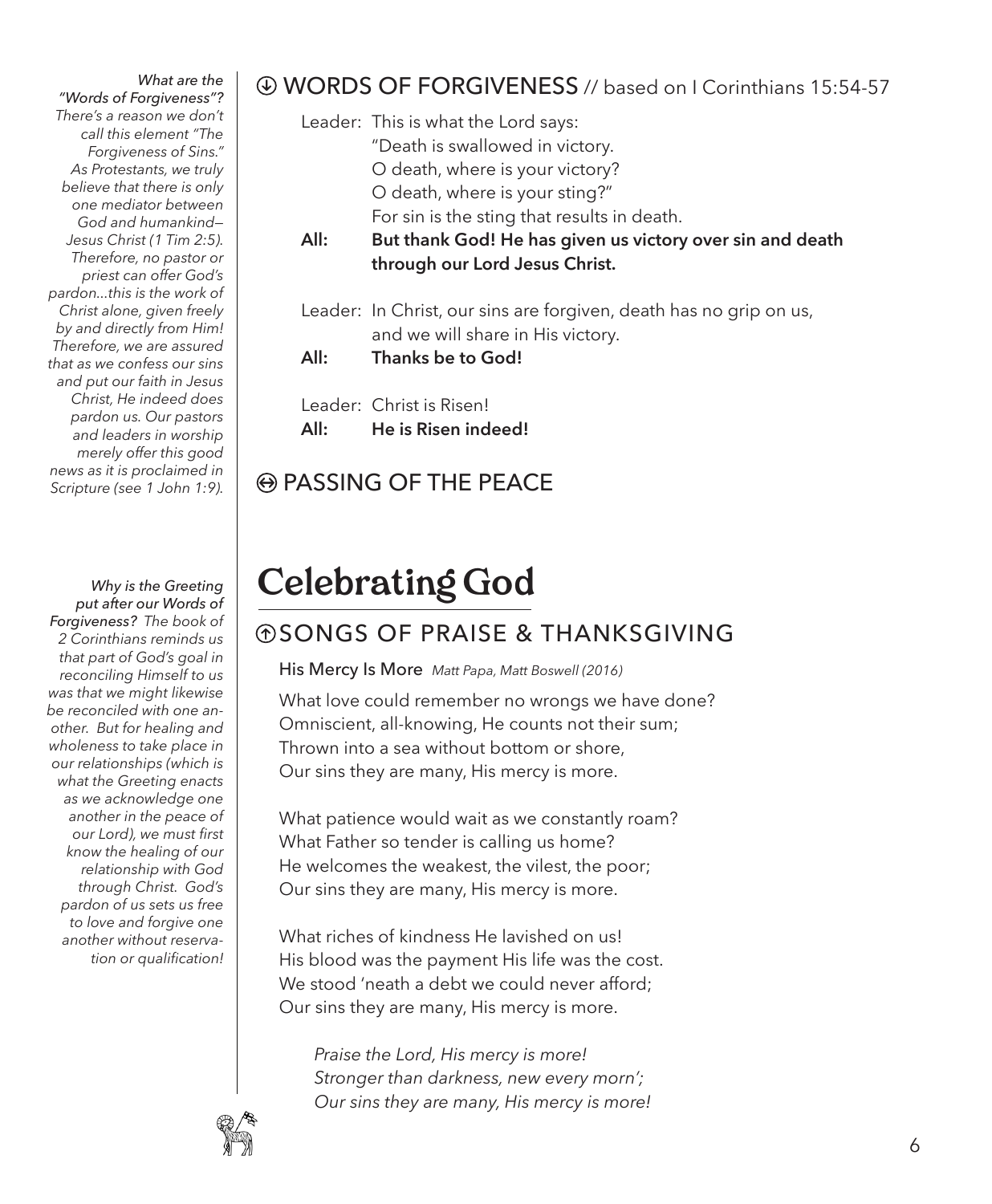### Yet Not I, But Through Christ In Me*Jonny Robinson, Rich Thompson, Michael Farren (2018)*

What gift of grace is Jesus my redeemer, there is no more for heaven now to give. He is my joy, my righteousness, and freedom; My steadfast love, my deep and boundless peace. To this I hold, my hope is only Jesus, For my life is wholly bound to His. Oh how strange and divine, I can sing: all is mine! Yet not I, but through Christ in me.

The night is dark but I am not forsaken, for by my side, the Savior He will stay. I labor on in weakness and rejoicing, For in my need, His power is displayed. To this I hold, my Shepherd will defend me, Through the deepest valley He will lead. Oh the night has been won, and I shall overcome! Yet not I, but through Christ in me.

No fate I dread, I know I am forgiven; the future sure, the price it has been paid For Jesus bled and suffered for my pardon And He was raised to overthrow the grave. To this I hold, my sin has been defeated; Jesus now and ever is my plea. Oh the chains are released, I can sing: I am free! Yet not I, but through Christ in me.

With every breath I long to follow Jesus, For He has said that He will bring me home; And day by day I know He will renew me Until I stand with joy before the throne. To this I hold, my hope is only Jesus: All the glory evermore to Him! When the race is complete, still my lips shall repeat: Yet not I, but through Christ in me!

*Responding to grace: After being reminded of God's lavish grace and love toward us, we respond by celebrating with singing.*

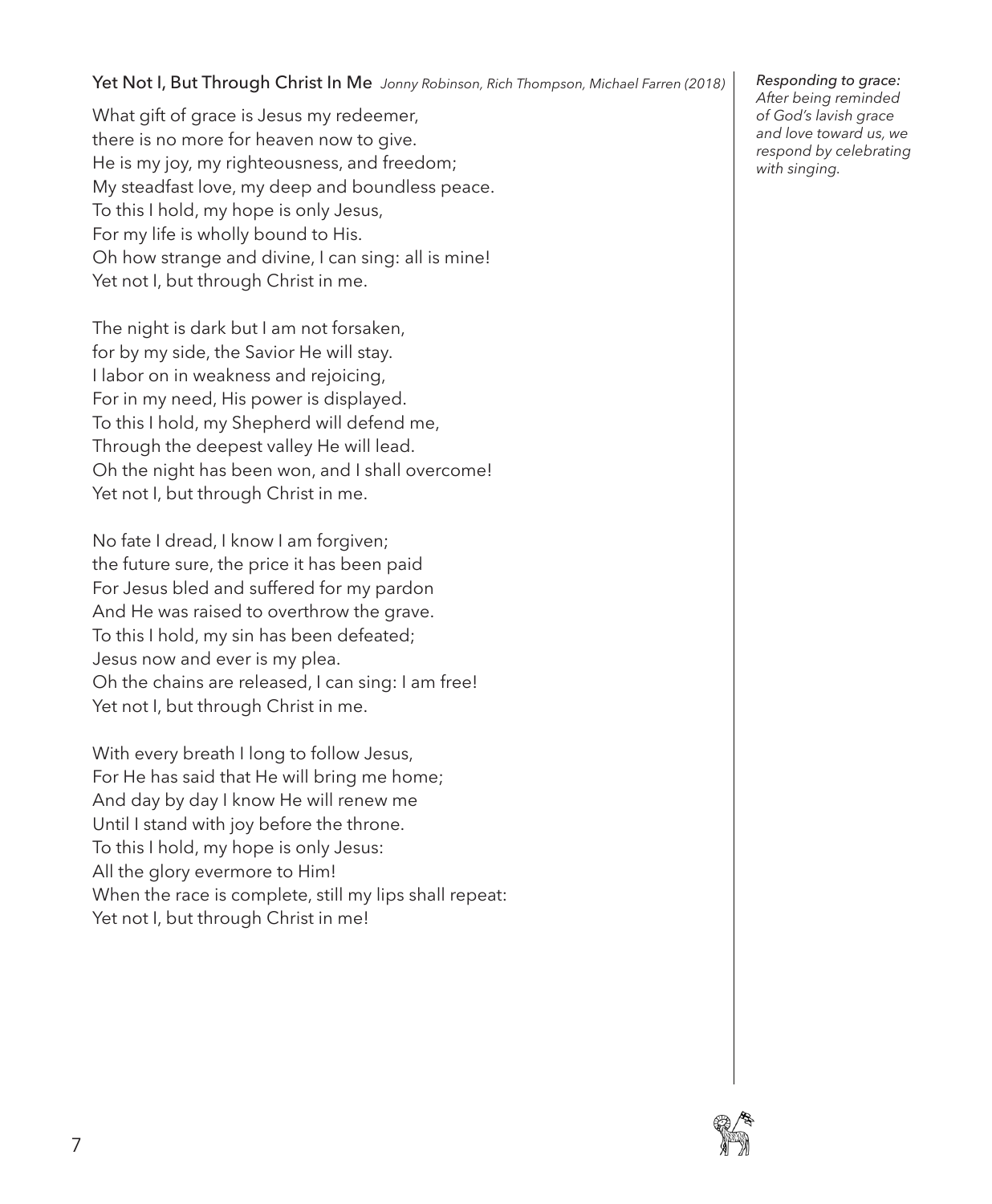# Changed By God

#### *Church, City, World Corporate prayer is an essential part of the worship and work of God's people. We pray for specific needs– naming and sometimes lamenting the brokenness in the world– mindful to ask a powerful and merciful help for the Church, the city, the world, and for one another.*

*The leader will end each section of the prayer by saying "Lord, in Your mercy..." and the congregation responds with "...Hear our prayer".*

*What do we do during the Scripture Reading? Because the Word of God is one of the chief means through which God has chosen to speak to us, it is a principle and direct way we "hear from God" in worship. The public reading of Scripture, then, is a sacred act that deserves our full attention and focus. Especially in our age, we must discipline ourselves to listen to readings for longer periods of time, for God's Word is food for our soul.*

#### *Todd is Hope Chapel's founding/lead pastor.*

*This sermon is part of a series called "Friends of Jesus", where we are exploring several of His relationships and what we can learn from them.*

*For past sermons, please visit our website.*



## PRAYER OF RENEWAL

## SCRIPTURE READING // Ruth 3:1-5 and 9-13, 4:1-22

<sup>3:1</sup> Then Naomi her mother-in-law said to her, "My daughter, should I not seek rest for you, that it may be well with you? <sup>2</sup> Is not Boaz our relative, with whose young women you were? See, he is winnowing barley tonight at the threshing floor. <sup>3</sup> Wash therefore and anoint yourself, and put on your cloak and go down to the threshing floor, but do not make yourself known to the man until he has finished eating and drinking. 4 But when he lies down, observe the place where he lies. Then go and uncover his feet and lie down, and he will tell you what to do." 5 And she replied, "All that you say I will do."

3:9 He said, "Who are you?" And she answered, "I am Ruth, your servant. Spread your wings over your servant, for you are a redeemer." <sup>10</sup> And he said, "May you be blessed by the Lord, my daughter. You have made this last kindness greater than the first in that you have not gone after young men, whether poor or rich.<sup>11</sup> And now, my daughter, do not fear. I will do for you all that you ask, for all my fellow townsmen know that you are a worthy woman.<sup>12</sup> And now it is true that I am a redeemer. Yet there is a redeemer nearer than I. 13 Remain tonight, and in the morning, if he will redeem you, good; let him do it. But if he is not willing to redeem you, then, as the Lord lives, I will redeem you. Lie down until the morning."

4:8 So when the redeemer said to Boaz, "Buy it for yourself," he drew off his sandal. 9 Then Boaz said to the elders and all the people, "You are witnesses this day that I have bought from the hand of Naomi all that belonged to Elimelech and all that belonged to Chilion and to Mahlon. 10 Also Ruth the Moabite, the widow of Mahlon, I have bought to be my wife, to perpetuate the name of the dead in his inheritance, that the name of the dead may not be cut off from among his brothers and from the gate of his native place. You are witnesses this day." 11 Then all the people who were at the gate and the elders said, "We are witnesses. May the Lord make the woman, who is coming into your house, like Rachel and Leah, who together built up the house of Israel. May you act worthily in Ephrathah and be renowned in Bethlehem, 12 and may your house be like the house of Perez, whom Tamar bore to Judah, because of the offspring that the Lord will give you by this young woman."

<sup>13</sup> So Boaz took Ruth, and she became his wife. And he went in to her, and the Lord gave her conception, and she bore a son. 14 Then the women said to Naomi, "Blessed be the Lord, who has not left you this day without a redeemer, and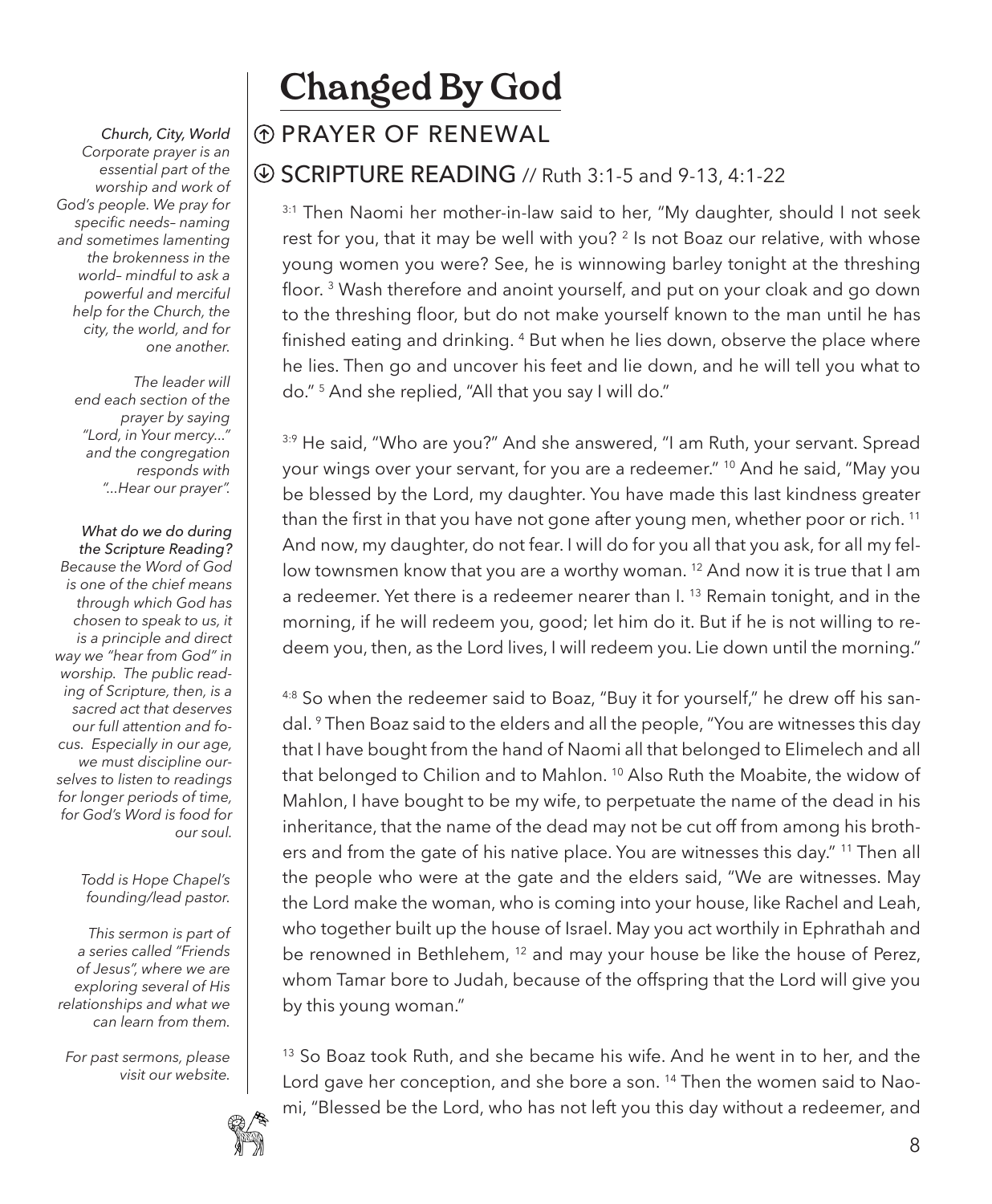may his name be renowned in Israel! 15 He shall be to you a restorer of life and a nourisher of your old age, for your daughter-in-law who loves you, who is more to you than seven sons, has given birth to him." <sup>16</sup> Then Naomi took the child and laid him on her lap and became his nurse. 17 And the women of the neighborhood gave him a name, saying, "A son has been born to Naomi." They named him Obed. He was the father of Jesse, the father of David.

### SERMONTodd Jones

 Series: Recovery and Reconnecting Title: Grace for the Journey

## OFFERING

King of Kings *Jason Ingram, Brooke Ligertwood, Scott Ligertwood (2019)*

In the darkness we were waiting, without hope, without light, 'Til from Heaven You came running, there was mercy in Your eyes. To fulfill the law and prophets, to a virgin came the Word; From a throne of endless glory to a cradle in the dirt.

*Praise the Father, praise the Son, Praise the Spirit, three in one! God of glory, Majesty, Praise forever to the King of Kings!* *What's the offering all about? The offering is a way for Christians to support the mission and ministry of the church. Christians offer a sacrificial portion of their resources–time, talents, possessions–as an act of faith and gratitude in response to God's grace. While many at Hope Chapel make their regular contributions through online giving and automated bill pay, offerings are a part of our worship service as an opportunity for the regular, proportionate and generous giving of the resources God has given us.*

*If you are a guest, please feel no obligation to give. Giving is for the members and regular attenders who desire to give to God and His church so that we can be a blessing to Him and our community in even greater ways.* 

#### *Ways to give:*

*You may drop a check or cash in the offering plate, give online at hopechapelgreensboro.org/give, or give through Venmo to @HopeChapel (note: contributions made through Venmo are not receipted for tax purposes).*

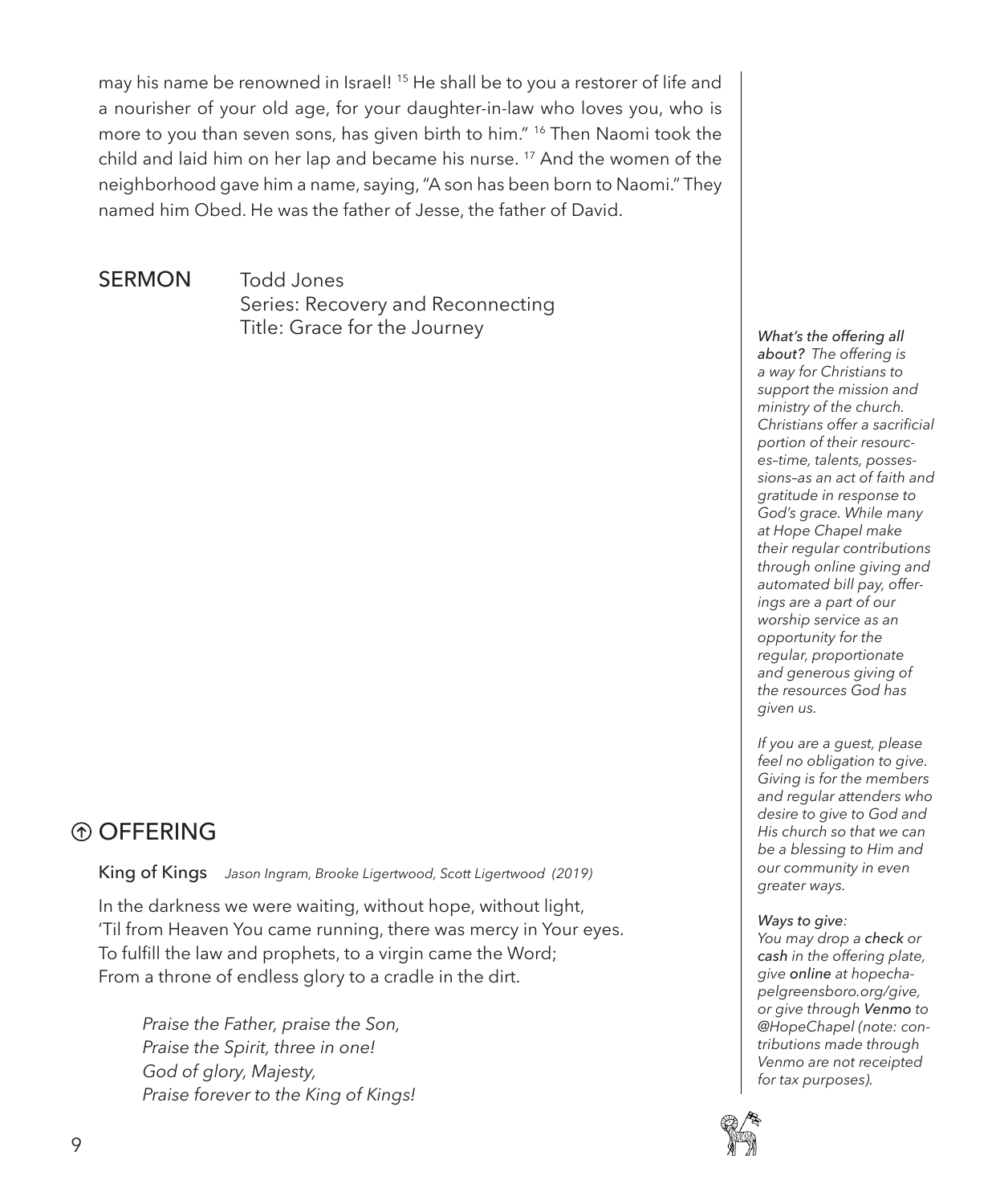*Why is it called "communion?" What we do during communion isn't merely a symbolic act or a remembrance—it's more than that. 1 Corinthians 10:16-17 teaches us that we are actually communing with Christ Himself as we partake of the elements. We mysteriously "participate in the body and blood" of Jesus. As we take communion, let us remember that Christ is spiritually present in a special way for us in this sacrament. Let's enjoy the feast!*

*If you are not a follower of Jesus or are not prepared to share in the meal, please feel free to not participate and instead spend this time in prayer ("Prayers for Reflection" are included below).* 

*We hope this time is helpful to you as you consider your relationship with Jesus Christ and with his people, the church.*

#### *Prayer for those searching*

*Lord Jesus, you claim to be the way, the truth, and the life. If what you claim is true, please guide me, teach me, and open me to the reality of who you are. Grant that I might be undaunted by the cost of following you as I consider the reasons for doing so. Give me an understanding that is coherent, convincing, and that leads to the life you promise. Amen.*

To reveal the kingdom coming and to reconcile the lost, To redeem the whole creation, You did not despise the cross. For even in your suffering You saw to the other side, Knowing this was our salvation, Jesus, for our sake You died.

And the morning that You rose, all of Heaven held its breath 'Til that stone was moved for good for the Lamb had conquered death! And the dead rose from their tombs and the angels stood in awe, For the souls of all who'd come to the Father are restored.

And the church of Christ was born, then the Spirit lit the flame, Now this gospel truth of old shall not kneel, shall not faint. By His blood and in His name, in His freedom I am free, For the love of Jesus Christ, Who has resurrected me!

## COMMUNION

Minister: Let us confess together what we believe:

**All: We believe the good news that we have received, in which we stand, and by which we are saved: Christ died for our sins, was buried, was raised on the third day, He appeared first to the women, then to Peter and the Twelve, and then to many faithful witnesses.**

> **We believe Jesus is the Christ, the Anointed One of God, the firstborn of all creation. The firstborn from the dead. In Him all things hold together, in whom the fullness of God was pleased to dwell by the power of the Spirit.**

 **We believe Christ is the head of the body, the church, and by the blood of the cross reconciles all things to God, whether in earth or in heaven. Amen.**

Minister: The Lord be with you.

**All: And also with you.**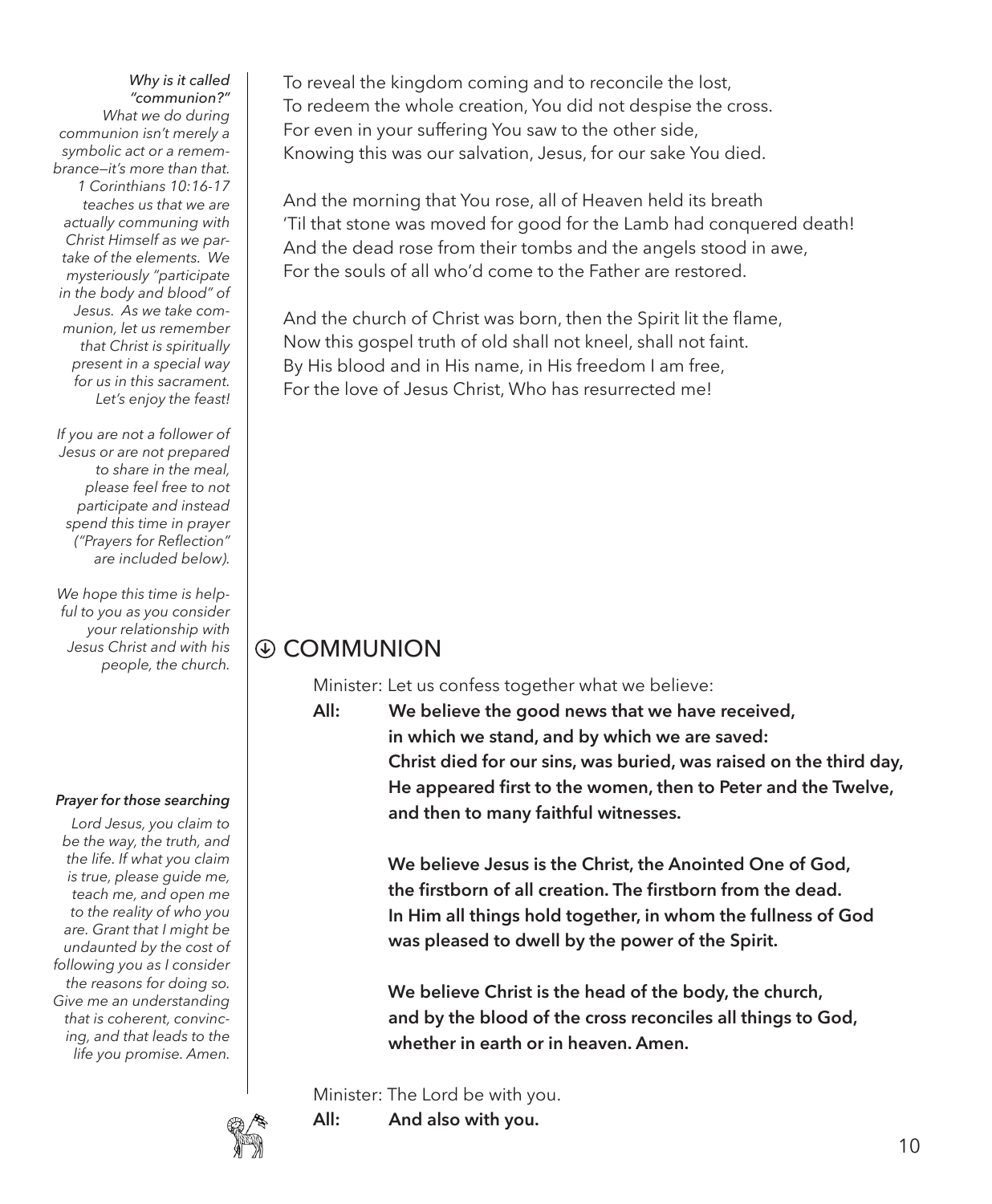Minister: Let us proclaim the mystery of the faith:

### **All: Christ has died. Christ is risen. Christ will come again.**

Minister: Christ, our Passover, is sacrificed for us.

**All: Therefore, let us keep the feast.**

 *\*\* Institution of the elements \*\**

Minister: These are the gifts of God for the people of God. **All: Thanks be to God!**

Minister: Let us give thanks together:

**All Gracious God, we thank You for the love that brings us food from heaven, gives us the life of Your dear Son, and assures us that we belong to His Church in heaven and on earth. Grant that, strengthened by this fellowship and by the power of the Holy Spirit, we may continue Your work in the world, until we enter into the rest of Your eternal kingdom; through your Son and our Lord, Jesus Christ. Amen.**

# Sent By God

## SENDING SONG

Christ Is Risen, He Is Risen Indeed *Ed Cash, Keith Getty, Kristyn Getty (2012)*

How can it be, the One who died, Has born our sin through sacrifice To conquer every sting of death? Sing, sing hallelujah.

For joy awakes as dawning light When Christ's disciples lift their eyes. Alive He stands, their Friend and King; Christ, Christ He is risen.

> *Christ is risen, He is risen indeed! Oh, sing hallelujah. Join the chorus, sing with the redeemed; Christ is risen, He is risen indeed.*

### *Prayer of belief*

*Lord Jesus Christ, I admit that I am weaker and more sinful I ever before believed, but through you, I am more loved and accepted than I ever dared hope. I thank you for paying my debt, bearing my punishment on the cross, and offering forgiveness and new life. Knowing that you have been raised from the dead, I turn from my sins and receive you as my Savior and my Lord. Amen.*

#### *Prayer for those struggling with sin*

*Lord Jesus, grant that I may see in you the fulfillment of all my need, and may turn from every false satisfaction to feed on you, the true and living bread. Enable me to lay aside the sin that clings so closely, and faithfully follow you in life. Amen.*

#### *Prayer for renewal and commitment*

*Lord Jesus, you have called us to follow you in baptism, to love God and neighbor, and to a life of committed discipleship in your church. Grant that I may take the necessary steps to be one with your people, to pursue forgiveness, reconciliation, and peace, and to live in the fullness of your Spirit. Amen.*